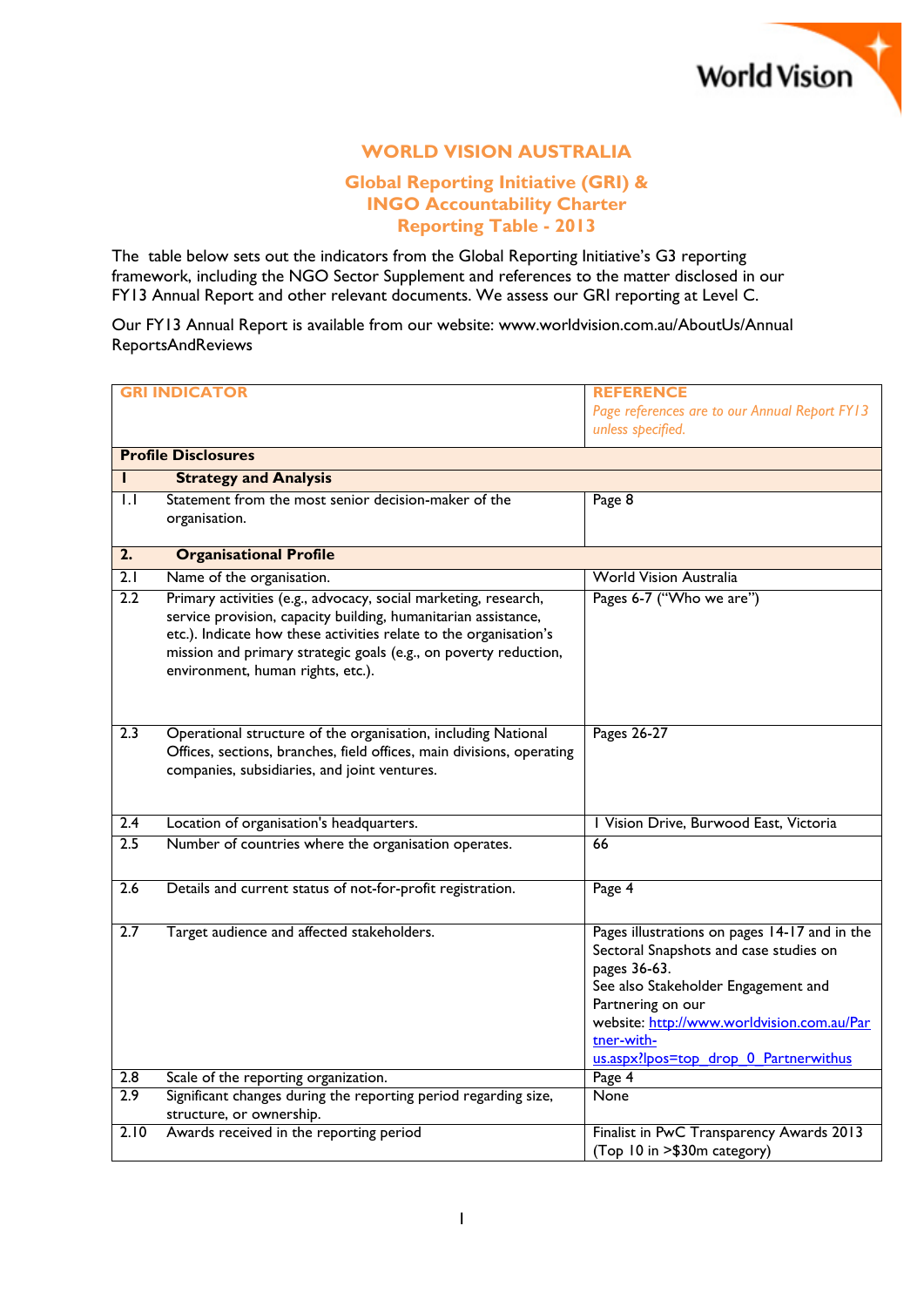|                  | <b>GRI INDICATOR</b>                                              | <b>REFERENCE</b><br>Page references are to our Annual Report FY13<br>unless specified. |
|------------------|-------------------------------------------------------------------|----------------------------------------------------------------------------------------|
| 3.               | <b>Report Parameters</b>                                          |                                                                                        |
|                  | <b>Report Profile</b>                                             |                                                                                        |
|                  |                                                                   |                                                                                        |
| 3.1              | Reporting period                                                  | I October 2012 to 30 September 2013                                                    |
| 3.2              | Date of most recent previous report                               | 30 September 2012                                                                      |
| 3.3              | <b>Reporting cycle</b>                                            | Annual                                                                                 |
| $\overline{3.4}$ | Contact point for questions regarding the report or its contents. | Chief of Staff, World Vision Australia or<br>service@worldvision.com.au                |
|                  | <b>Report Scope and Boundary</b>                                  |                                                                                        |
| 3.5              | Process for defining report content.                              | Page 4                                                                                 |
| 3.6              | Boundary of the report (e.g., countries, divisions, subsidiaries, | All information in the report relates to                                               |
|                  | leased facilities, joint ventures, suppliers). See GRI Boundary   | World Vision Australia, and not to any                                                 |
|                  | Protocol for further guidance.                                    | other entity which is a member of the                                                  |
|                  |                                                                   | World Vision International Partnership                                                 |
|                  |                                                                   | except where identified.                                                               |
| 3.7              | State any specific limitations on the scope or boundary of the    | None                                                                                   |
|                  | report.                                                           |                                                                                        |
| $\overline{3.8}$ | Basis for reporting on joint ventures, subsidiaries, leased       | Not applicable                                                                         |
|                  | facilities, outsourced operations, and other entities that can    |                                                                                        |
|                  | significantly affect comparability from period to period and/or   |                                                                                        |
|                  | between organizations.                                            |                                                                                        |
| 3.10             | Explanation of the effect of any re-statements of information     | None                                                                                   |
|                  | provided in earlier reports, and the reasons for such re-         |                                                                                        |
|                  | statement (e.g., mergers/acquisitions, change of base             |                                                                                        |
|                  |                                                                   |                                                                                        |
|                  | years/periods, nature of business, measurement methods).          |                                                                                        |
| 3.11             | Significant changes from previous reporting periods in the scope, | None                                                                                   |
|                  | boundary, or measurement methods applied in the report.           |                                                                                        |
| <b>Assurance</b> |                                                                   |                                                                                        |
| 3.13             | External assurance for the report, e.g. auditing                  | Page 86-87 - Audit of our FY13 financial                                               |
|                  |                                                                   | statements and accounts.                                                               |
|                  |                                                                   | Page 76 - Independent verification of our                                              |
|                  |                                                                   | Carbon footprint reduction initiative was                                              |
|                  |                                                                   | obtined.                                                                               |
|                  |                                                                   | We may in future seek external assurance                                               |
|                  |                                                                   | of this report as we make progress towards                                             |
|                  |                                                                   | the G4 Sustainability Reporting guidelines in                                          |
|                  |                                                                   | coming years.                                                                          |
| 4.               | <b>Governance, Commitments and Engagement</b>                     |                                                                                        |
| 4.1              | Governance structure of the organization, including committees    | Page 69                                                                                |
|                  | under the highest governance body responsible for specific tasks, |                                                                                        |
|                  | such as setting strategy or organisational oversight.             |                                                                                        |
| 4.2              | Indicate whether the Chair of the highest governance body is      | The Chairman of our Board of Directors                                                 |
|                  | also an executive officer (and, if so, their function within the  | (the highest governance body) and all board                                            |
|                  |                                                                   |                                                                                        |
|                  | organization's management and the reasons for this                | members are non-executive Directors. See                                               |
|                  | arrangement). Describe the division of responsibility between     | Pages 66-71.                                                                           |
|                  | the highest governance body and the management and/or             |                                                                                        |
|                  | executives.                                                       |                                                                                        |
| 4.3              | For organisations that have a unitary board structure, state the  | Page 66.                                                                               |
|                  | number of members and/or non-executive members of the             | The Chairman of our Board of Directors                                                 |
|                  | highest governance body that are independent and/or non-          | (the highest governance body) and all board                                            |
|                  | executive members.                                                | members are non-executive Directors.                                                   |
| 4.4              | Mechanisms for internal stakeholders (e.g., members),             | Not included                                                                           |
|                  | shareholders and employees to provide recommendations or          |                                                                                        |
|                  | direction to the highest governance body.                         |                                                                                        |
| 4.5              | Linkage between compensation for members of the highest           | Remuneration arrangements for executives                                               |
|                  | governance body, senior managers and executives (including        | - Annual Statements and Accounts available                                             |
|                  |                                                                   |                                                                                        |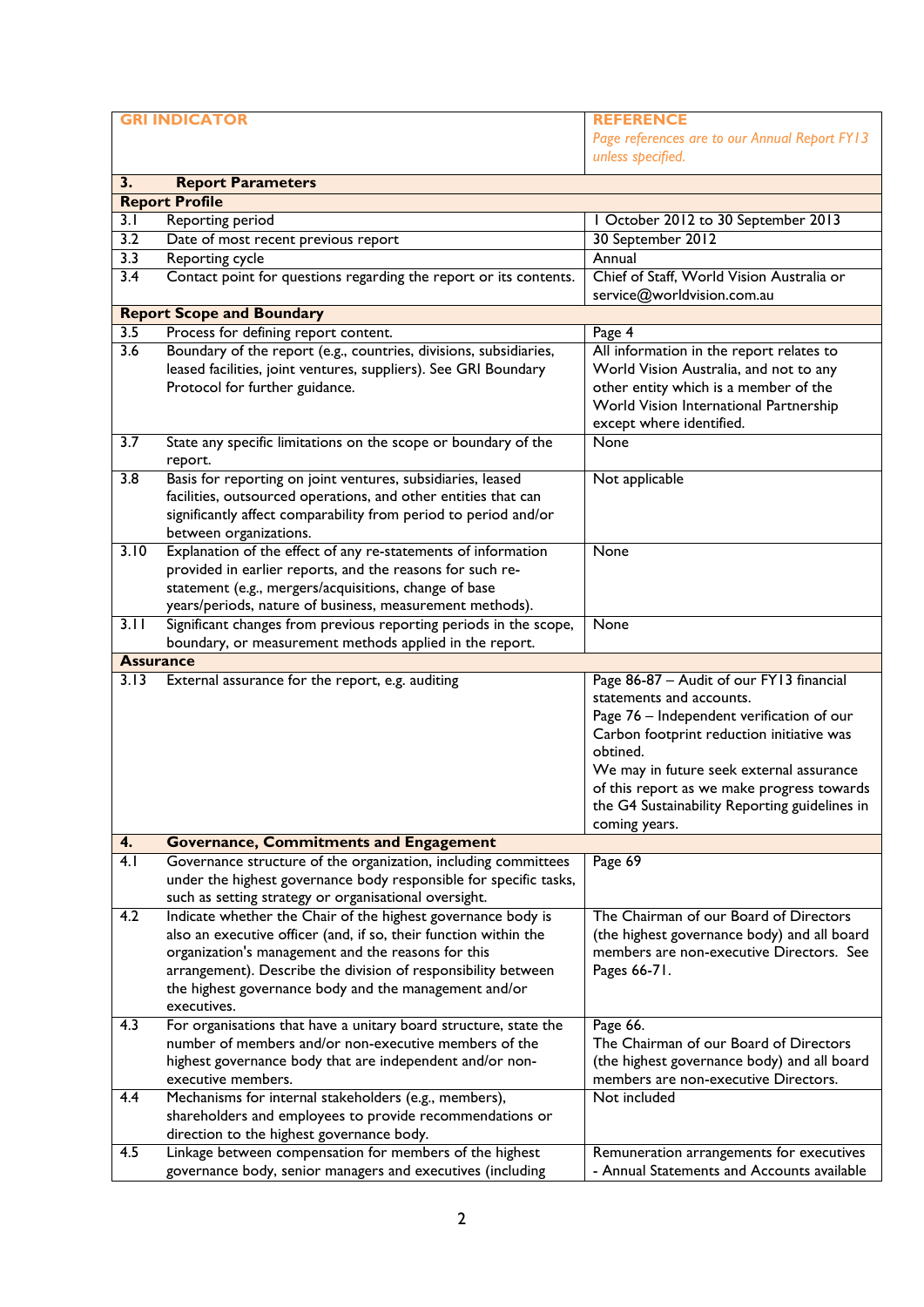|                               | <b>INDICATOR</b>                                                                                 | <b>REFERENCE</b>                                                                        |  |  |
|-------------------------------|--------------------------------------------------------------------------------------------------|-----------------------------------------------------------------------------------------|--|--|
|                               |                                                                                                  | Page references are to our Annual Report FY13                                           |  |  |
|                               |                                                                                                  | unless specified.                                                                       |  |  |
|                               |                                                                                                  |                                                                                         |  |  |
|                               | departure arrangements) and the organisation's performance                                       | from www.worldvision.com.au/StatAcc2013                                                 |  |  |
|                               | (including social and environmental performance).                                                | Page 41                                                                                 |  |  |
| 4.6                           | Process in place for the highest governance body to ensure<br>conflicts of interest are avoided. | Refer Corporate Governance<br>statement: www.worldvision.com.au/Abou                    |  |  |
|                               |                                                                                                  | tUs/OurBoard.aspx                                                                       |  |  |
| 4.7                           | Process for determining the composition, qualifications and                                      | Refer Corporate Governance                                                              |  |  |
|                               | expertise of the members of the highest governance body and                                      | statement: www.worldvision.com.au/About                                                 |  |  |
|                               | its committees, including any consideration of gender and other                                  | Us/OurBoard.aspx                                                                        |  |  |
|                               | indicators of diversity.                                                                         |                                                                                         |  |  |
| 4.8                           | Internally developed codes of conduct                                                            | We operate under a Code of Conduct that                                                 |  |  |
|                               |                                                                                                  | applies to all staff, board members and                                                 |  |  |
|                               |                                                                                                  | volunteers                                                                              |  |  |
| 4.10                          | Evaluation of the governance body                                                                | We underwent a process of Peer Review in                                                |  |  |
|                               |                                                                                                  | 2013. This is the program in place across                                               |  |  |
|                               |                                                                                                  | the World Vision International Partnership                                              |  |  |
|                               |                                                                                                  | for evaluation of the adherence of each                                                 |  |  |
|                               |                                                                                                  | office in the Partnership to the Partnership's                                          |  |  |
|                               |                                                                                                  | governance and core values, stewardship                                                 |  |  |
|                               |                                                                                                  | and policies. We were evaluated as                                                      |  |  |
|                               |                                                                                                  | outstanding across all these areas.                                                     |  |  |
| 4.12                          | External charters of principles endorsed by the organisation                                     | Page 4 as to Australian charters and page 75                                            |  |  |
|                               |                                                                                                  | in relation to equal employment                                                         |  |  |
|                               |                                                                                                  | opportunity and affirmative active for our                                              |  |  |
|                               |                                                                                                  | staff.                                                                                  |  |  |
|                               |                                                                                                  | Through the World Vision International                                                  |  |  |
|                               |                                                                                                  | Partnership we have also endorsed several                                               |  |  |
|                               |                                                                                                  | international charters.                                                                 |  |  |
|                               |                                                                                                  | See also page                                                                           |  |  |
|                               | <b>Stakeholder Engagement</b>                                                                    | Stakeholders include children and                                                       |  |  |
| 4.14                          | List of stakeholder groups engaged by the organisation                                           |                                                                                         |  |  |
|                               |                                                                                                  | communities, supporters, donors, other aid<br>agencies and institutions. See Supplement |  |  |
|                               |                                                                                                  | to "How we performed to our strategy in                                                 |  |  |
|                               |                                                                                                  | 2013" (available                                                                        |  |  |
|                               |                                                                                                  | from www.worldvision.com.au/Performanc                                                  |  |  |
|                               |                                                                                                  | eSupp2013) and also our statements on                                                   |  |  |
|                               |                                                                                                  | Stakeholder Engagement and Partnering on                                                |  |  |
|                               |                                                                                                  | our website                                                                             |  |  |
|                               |                                                                                                  | (http://www.worldvision.com.au/Partner-                                                 |  |  |
|                               |                                                                                                  | with-                                                                                   |  |  |
|                               |                                                                                                  | us.aspx?lpos=top_drop_0_Partnerwithus)                                                  |  |  |
|                               |                                                                                                  | and to page 34 of the WVI Accountability                                                |  |  |
|                               |                                                                                                  | Report 2012                                                                             |  |  |
|                               |                                                                                                  | (http://www.wvi.org/accountability).                                                    |  |  |
| 4.15                          | Basis for identification and selection of stakeholders with whom                                 | As above                                                                                |  |  |
|                               | to engage                                                                                        |                                                                                         |  |  |
| 4.16                          | Active communication with stakeholders                                                           | As above                                                                                |  |  |
| 4.17                          | Key topics and concerns raised through stakeholder engagement                                    | As above                                                                                |  |  |
|                               | and organisation's response                                                                      |                                                                                         |  |  |
| <b>PERFORMANCE INDICATORS</b> |                                                                                                  |                                                                                         |  |  |
|                               | <b>Program Effectiveness</b>                                                                     |                                                                                         |  |  |
| <b>NGOI</b>                   | Involvement of affected stakeholder groups in the design,                                        | Page 28 ("Our Development Approach")                                                    |  |  |
|                               | implementation, monitoring and evaluation of policies and                                        | and WVI Accountability Report                                                           |  |  |
|                               | programs.                                                                                        | 2012: http://www.wvi.org/accountability                                                 |  |  |
| NGO <sub>2</sub>              | Mechanisms for feedback and complaints in relation to                                            | As above.                                                                               |  |  |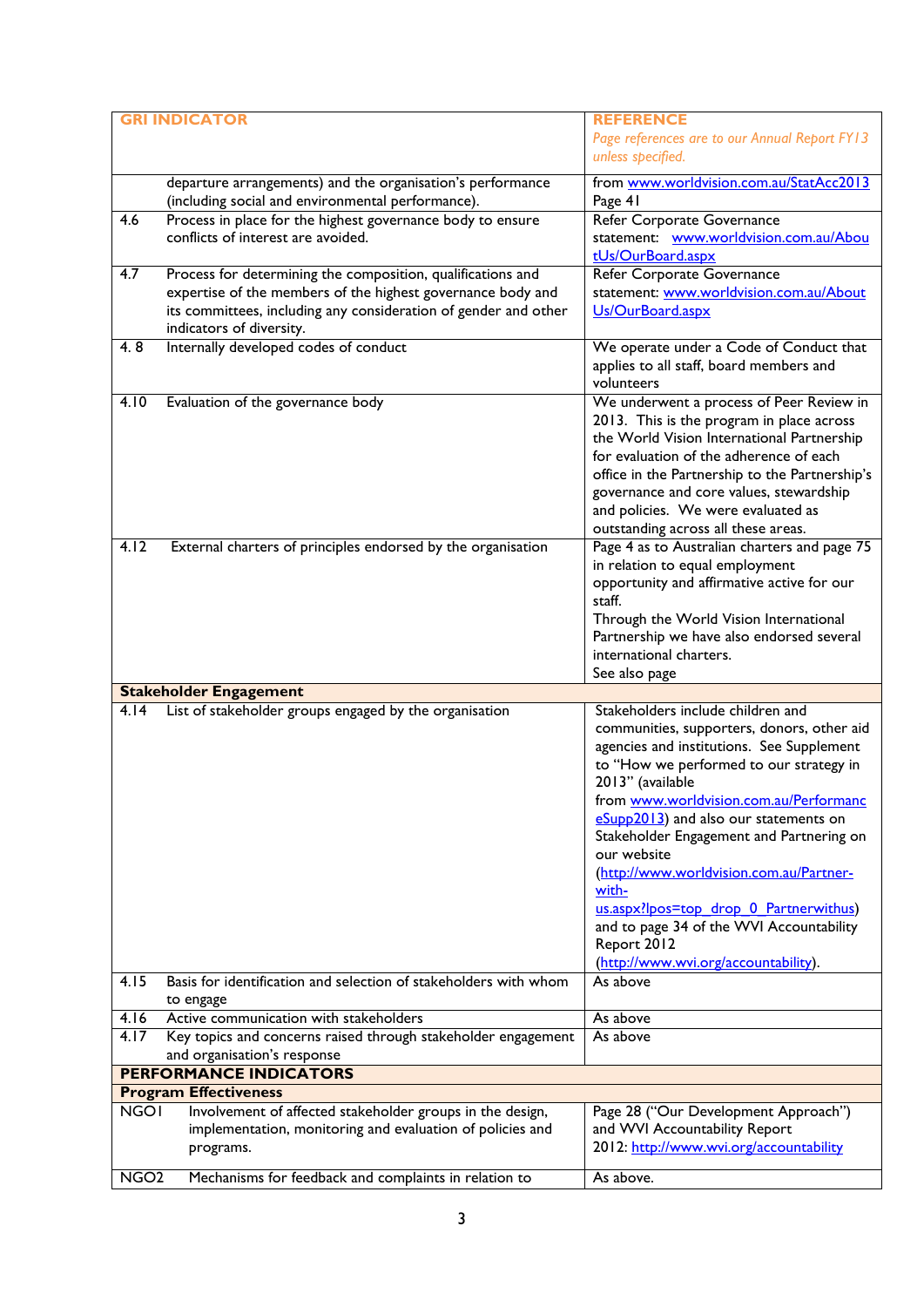| <b>GRI INDICATOR</b> |                                                                                  | <b>REFERENCE</b>                              |
|----------------------|----------------------------------------------------------------------------------|-----------------------------------------------|
|                      |                                                                                  | Page references are to our Annual Report FY13 |
|                      |                                                                                  | unless specified.                             |
|                      | programs and policies and for determining actions to take in                     |                                               |
|                      | response to breaches of policies.                                                |                                               |
| NGO <sub>3</sub>     | System for program monitoring, evaluation and learning,                          | As above and Evaluation Reviews               |
|                      | (including measuring program effectiveness and impact),                          | (http://www.worldvision.com.au/AboutUs/A      |
|                      | resulting changes to programs, and how they are                                  | nnualReportsAndReviews.aspx)                  |
|                      | communicated.                                                                    |                                               |
| NGO <sub>4</sub>     | Measures to integrate gender and diversity into program                          | As above and also pages 28-30 and the         |
|                      | design, implementation, and the monitoring, evaluation, and                      | illustrations in the Sectoral Snapshots and   |
|                      | learning cycle.                                                                  | case studies on pages 36-63.                  |
| NGO <sub>5</sub>     | Processes to formulate, communicate, implement, and                              | Pages 43-39 of the WVI Accountability Report  |
|                      | change advocacy positions and public awareness campaigns.                        | 2012: http://www.wvi.org/accountability       |
|                      | Identify how the organization ensures consistency, fairness                      |                                               |
|                      | and accuracy.                                                                    |                                               |
| NGO <sub>6</sub>     | Processes to take into account and coordinate with the                           | Pages 4, 26 and statements on Stakeholder     |
|                      | activities of other actors. How do you ensure that your                          | Engagement and Partnering on our              |
|                      | organization is not duplicating efforts?                                         | website: http://www.worldvision.com.au/Par    |
|                      |                                                                                  | tner-with-                                    |
|                      |                                                                                  | us.aspx?lpos=top_drop_0_Partnerwithus         |
| <b>Economic</b>      |                                                                                  |                                               |
| NGO7                 | Resource allocation.                                                             | Pages 82-85                                   |
| NGO <sub>8</sub>     | Sources of funding by category and five largest donors and                       | Pages 80-81                                   |
|                      | monetary value of their contribution.                                            |                                               |
| <b>Environmental</b> |                                                                                  |                                               |
| EN <sub>16</sub>     | Total direct and indirect greenhouse gas emissions by weight.                    | Pages 76-77                                   |
|                      | As a minimum, report on indirect greenhouse gas emissions                        |                                               |
|                      | related to buying gas, electricity or steam. You may also                        |                                               |
|                      | report on business travel related greenhouse gas emissions.                      |                                               |
| EN18                 | Initiatives to reduce greenhouse gas emissions and                               | As above                                      |
|                      | reductions achieved. What are you doing to reduce and how                        |                                               |
|                      | much have you reduced?                                                           |                                               |
| EN26                 | Initiatives to mitigate environmental impact and initiatives to                  | As above                                      |
|                      | mitigate environmental impacts of products and services                          |                                               |
|                      | Environmental impact of transporting products used for the                       | As above                                      |
|                      | organisation's operations, and transporting members of the workforce             |                                               |
| Labour               |                                                                                  |                                               |
| LAI                  | Total workforce, including volunteers, by type, contract, and                    | Pages 11-12                                   |
|                      | region.                                                                          |                                               |
| NGO <sub>9</sub>     | Mechanisms for workforce feedback and complaints, and                            | We have in place a Staff Grievance Policy to  |
|                      | their resolution                                                                 | address workforce feedback and complaints     |
| LA10                 | Average hours of training per year per employee by                               | Pages 73-75                                   |
|                      | employee category. If you can't report on average hours of                       |                                               |
|                      | training, report on training programs in place.                                  |                                               |
| LA12                 | Percentage of employees receiving regular performance and                        | Page 73                                       |
| LA13                 | career development reviews.<br>Composition of governance bodies and breakdown of | Pages 66, 67, 73                              |
|                      |                                                                                  |                                               |
|                      | employees per category according to gender, age group,                           |                                               |
|                      | minority group membership, and other indicators of                               |                                               |
| <b>Human Rights</b>  | diversity.                                                                       |                                               |
| <b>HRI</b>           | Percentage and total number of significant investment                            | Our practice continues as disclosed in our    |
|                      | agreements and contracts that include clauses incorporating                      | 2012 Annual Report page 108                   |
|                      | human rights concerns, or that have undergone human rights                       | (http://www.worldvision.com.au/AboutUs/A      |
|                      | screening                                                                        | nnualReportsAndReviews.aspx)                  |
|                      | <b>Responsibility vs Communities / Anti-Corruption Policies</b>                  |                                               |
| SOI                  | Impact of operations on communities                                              | Our development approach pages 28-29          |
|                      |                                                                                  |                                               |